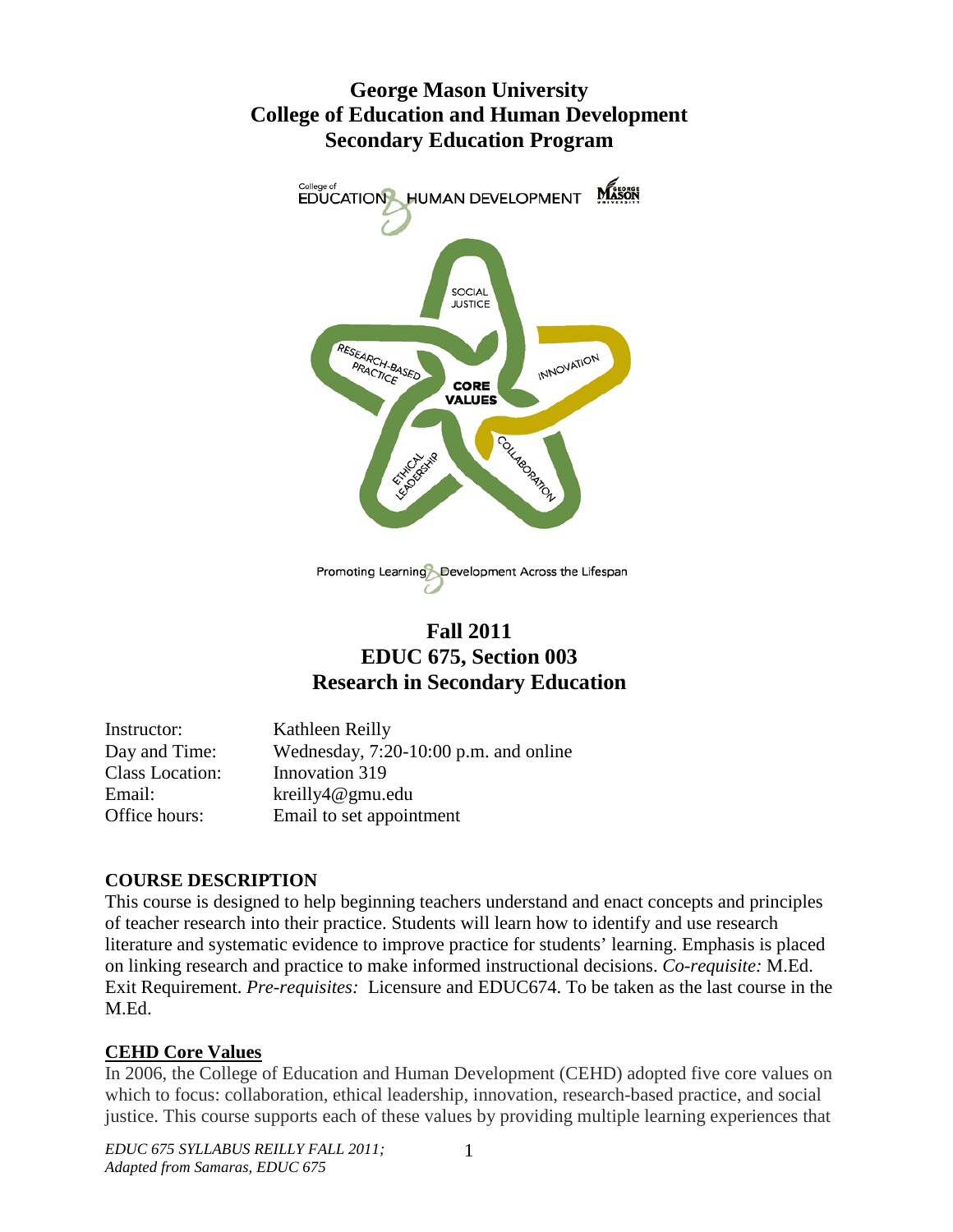necessitate collaboration. Students are afforded opportunities to reflect on their teacher leadership roles in school contexts; to design and engage in innovative research-based practice, and analyze and reflect on their pedagogies on a critical reflection level for social justice. These Core Values are aligned with course goals:

## **COURSE GOALS**

This course is designed to enable students to:

- 1. demonstrate an understanding of the process and components used in teacher research by conducting and assessing a chosen scholarly inquiry situated in their classroom and impact on students' learning; RESEARCH-BASED PRACTICE; INNOVATION
- 2. prepare a research proposal which makes explicit links between theory and practice; RESEARCH-BASED PRACTICE
- 3. examine ethical considerations when conducting teacher research; RESEARCH-BASED PRACTICE; SOCIAL JUSTICE
- 4. conduct teacher research which includes: research question(s), research proposal; review of related literature; methods; data collection/analysis; findings; discussion of impact on students, teacher, and education field; and abstract; RESEARCH-BASED PRACTICE
- 5. participate in "critical collaborative inquiries" to gain multiple perspectives in interpreting research and for validation and peer review of research; COLLABORATION; ETHICAL LEADERSHIP
- 6. demonstrate integration of national and state standards for content and pedagogy as related to the research question by reflecting on their own teaching practice and its impact on students' learning; SPA STANDARDS respective to students' discipline
- 7. demonstrate skills in the application of technology and use of resources in teacher research; INNOVATION

## **RELATIONSHIP TO PROFESSIONAL STANDARDS**

At the end of this course students will demonstrate an understanding and application of subject area standards aligned with the *National Content Standards* and identified by their Specialized Professional Association (SPA); and an understanding and application of teaching and learning standards as outlined by *INTASC.*

National Content Standards for student's respective discipline: NCSS, NCTE, NCTM, NSTA National Council for the Social Studies<http://www.ncss.org/>

National Council of Teachers of English<http://www.ncte.org/> National Council of Teachers of Mathematics<http://www.nctm.org/> National Science Teachers Association<http://www.nsta.org/>

<http://books.nap.edu/readingroom/books/nses/>

[INTASC: Interstate New Teacher Assistance and Support Consortium](http://www.ccsso.org/content/pdfs/corestrd.pdf) <http://www.ccsso.org/content/pdfs/corestrd.pdf>

Also visit: The Partnership for  $21<sup>st</sup>$  Century Skills Framework

[http://www.21stcenturyskills.org/index.php?option=com\\_content&task=view&id=254&I](http://www.21stcenturyskills.org/index.php?option=com_content&task=view&id=254&Itemid=120) [temid=120](http://www.21stcenturyskills.org/index.php?option=com_content&task=view&id=254&Itemid=120)

National Board of Professional Teaching Standards

[http://www.nbpts.org/the\\_standards/the\\_five\\_core\\_propositio](http://www.nbpts.org/the_standards/the_five_core_propositio)

## **COLLEGE EXPECTATIONS AND UNIVERSITY HONOR CODE**

The Graduate School of Education (GSE) expects all students to consistently exhibit the professional behavior and dispositions outlined below: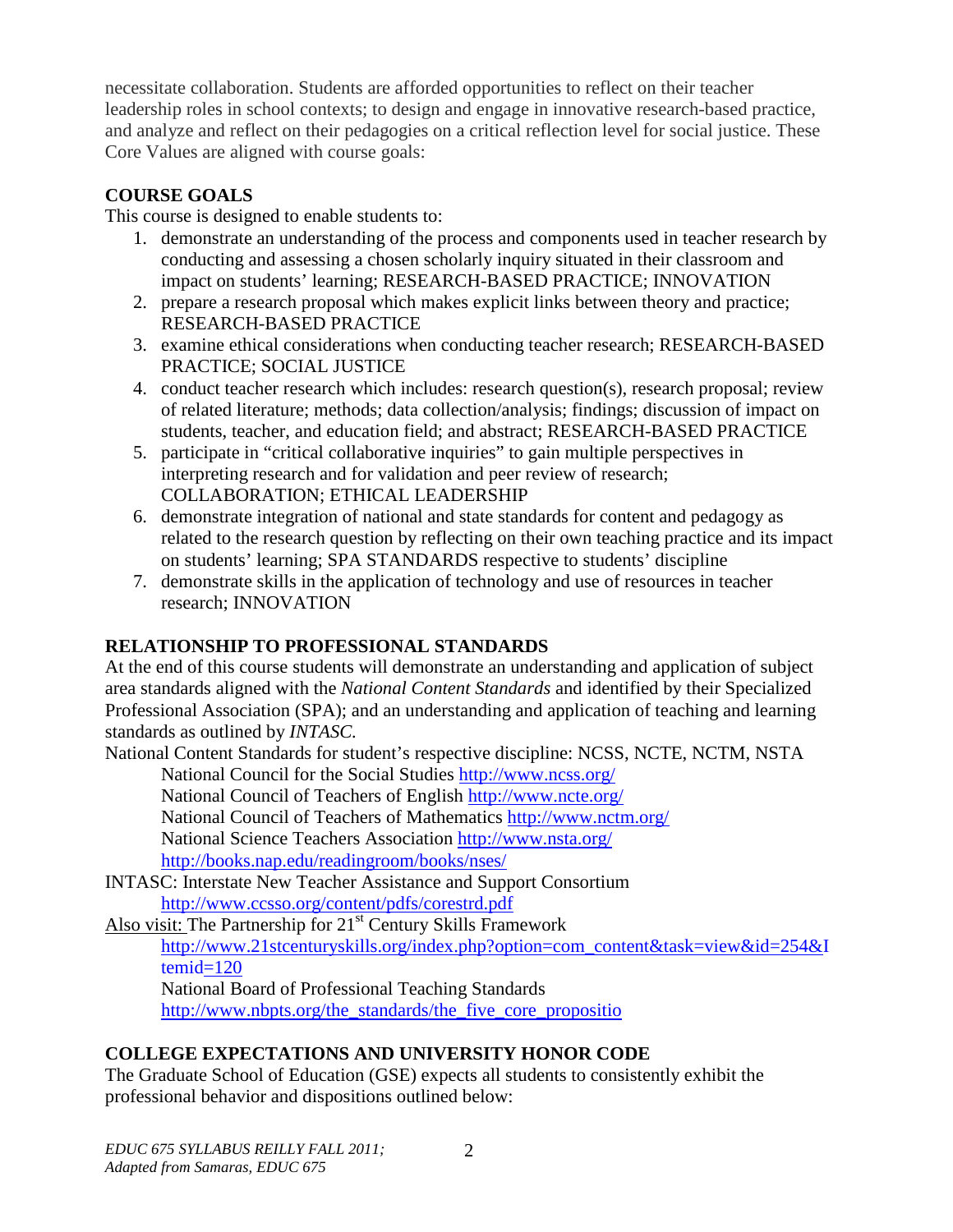*Commitment to the profession* Promoting exemplary practice Excellence in teaching and learning Advancing the profession Engagement in partnerships *Commitment to honoring professional ethical standards* Fairness Honesty Integrity Trustworthiness Confidentiality Respect for colleagues and students *Commitment to key elements of professional practice* Belief that all individuals have the potential for growth and learning Persistence in helping individuals succeed High standards Safe and supportive learning environments Systematic planning Intrinsic motivation Reciprocal, active learning Continuous, integrated assessment Critical thinking Thoughtful, responsive listening Active, supportive interactions Technology-supported learning Research-based practice Respect for diverse talents, abilities, and perspectives Authentic and relevant learning *Commitment to being a member of a learning community* Professional dialogue Self-improvement Collective improvement Reflective practice Responsibility Flexibility Collaboration Continuous, lifelong learning *Commitment to democratic values and social justice* Understanding systemic issues that prevent full participation Awareness of practices that sustain unequal treatment or unequal voice Advocate for practices that promote equity and access Respects the opinion and dignity of others Sensitive to community and cultural norms Appreciates and integrates multiple perspectives

*GMU Student Expectations*

• Students must adhere to the guidelines of the George Mason University Honor Code [See [http://academicintegrity.gmu.edu/honorcode/\]](http://academicintegrity.gmu.edu/honorcode/).

3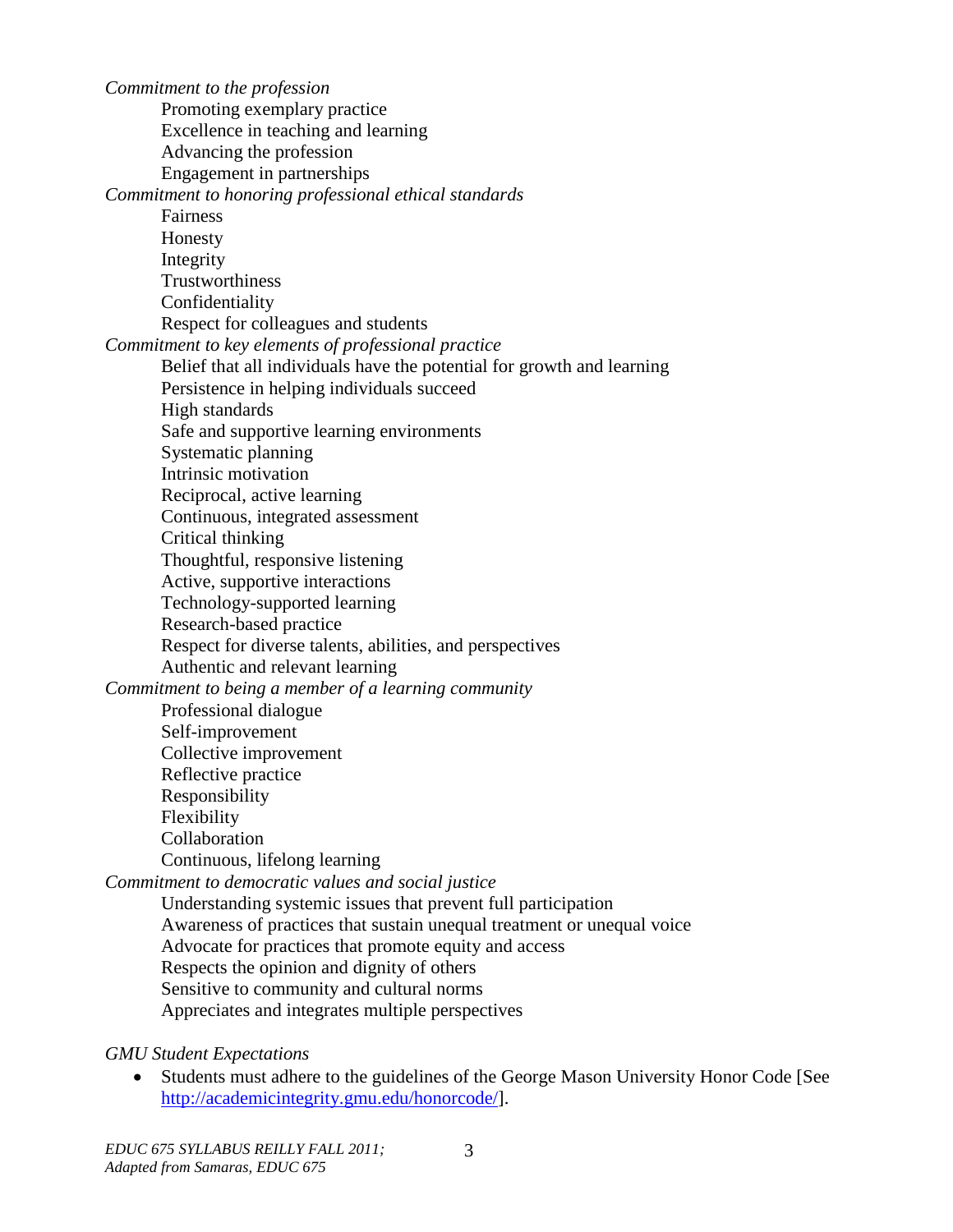- Students with disabilities who seek accommodations in a course must be registered with the George Mason University Office of Disability Services (ODS) and inform their instructor, in writing, at the beginning of the semester [See [http://ods.gmu.edu/\]](http://ods.gmu.edu/).
- Students must follow the university policy for Responsible Use of Computing [See [http://universitypolicy.gmu.edu/1301gen.html\]](http://universitypolicy.gmu.edu/1301gen.html).
- Students are responsible for the content of university communications sent to their George Mason University email account and are required to activate their account and check it regularly. All communication from the university, college, school, and program will be sent to students solely through their Mason email account.
- Students must follow the university policy stating that all sound emitting devices shall be turned off during class unless otherwise authorized by the instructor.
- Students are expected to exhibit professional behaviors and dispositions at all times.

### *Campus Resources*

- The George Mason University Counseling and Psychological Services (CAPS) staff consists of professional counseling and clinical psychologists, social workers, and counselors who offer a wide range of services (e.g., individual and group counseling, workshops and outreach programs) to enhance students' personal experience and academic performance [See [http://caps.gmu.edu/\]](http://caps.gmu.edu/).
- The George Mason University Writing Center staff provides a variety of resources and services (e.g., tutoring, workshops, writing guides, handbooks) intended to support students as they work to construct and share knowledge through writing [See [http://writingcenter.gmu.edu/\]](http://writingcenter.gmu.edu/).
- For additional information on the College of Education and Human Development, Graduate School of Education, please visit our website [See [http://gse.gmu.edu/\]](http://gse.gmu.edu/).

## **EMERGENCY PROCEDURES**

You are encouraged to sign up for emergency alerts by visiting the website [https://alert.gmu.edu.](https://alert.gmu.edu/) There are emergency posters in each classroom explaining what to do in the event of crises. Further information about emergency procedures exists on [http://www.gmu.edu/service/cert.](http://www.gmu.edu/service/cert)

## **REQUIRED TEXT**

Mills, G. E. (2011). *Action research: A guide for the teacher researcher (4th Ed.).* NJ: Pearson Merrill/Prentice Hall.

## **REQUIRED READINGS**

American Psychological Association (2009). *Publication manual* (6<sup>th</sup>.ed.). Washington, DC, American Psychological Association (Available as reference at library). *Other assigned readings made available in class and on Blackboard.*

## **NATURE OF COURSE DELIVERY**

The major purpose of this course is for you to learn how to conduct teacher research and apply it in your classroom in order to improve your teaching and your students' learning. Throughout the course, you are completing a step informally that you later insert into your final paper. We will also work to promote a professional teaching and learning community of peer, "critical friend" support. The course will be taught through a variety of activities, both in class and online, that will develop your teacher research projects, including but not limited to: whole class and small group discussions, pair and group work, and dialogue and reflections about practice.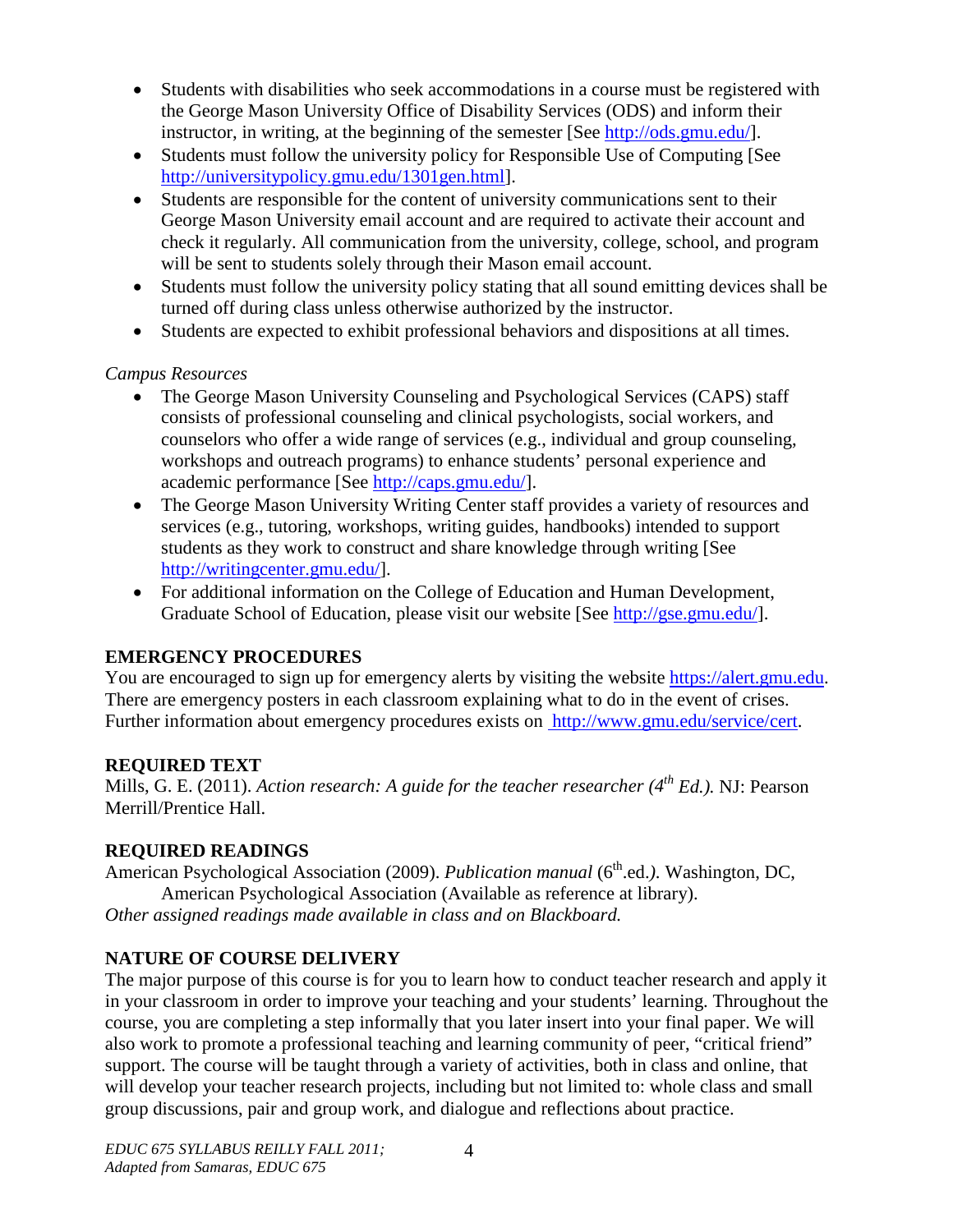*Nb. The course requires that you have access to a classroom or appropriate research site to conduct your research. If you do not have your own classroom, you will need to let me know during our first class. I will suggest alternative arrangements that have been used successfully in the past.*

#### **COURSE MATERIALS ONLINE**

**The MyMason/ Blackboard site can be found at [http://mymason.gmu.edu.](http://mymason.gmu.edu/) Use the same login as your GMU email.** Web-based documents and correspondence are accessible through a course Blackboard page which you must assess and use regularly throughout the course and which require you to be able to post and access. You must have access to GMU email. **Please inform me of any accessibility problems the first day of class. WHILE WORKING ON BLACKBOARD, PLEASE REMEMBER TO SAVE YOUR WORK FREQUENTLY.**

#### **COURSE REQUIREMENTS AND EVALUATION**

Participation and Class Assignments 30%

- 1. Attendance, class activities, readings
- 2. Online peer/ group interactions and assignments
- 3. Research proposal
- 4. Draft literature review
- 5. Peer review of research project draft

Teacher Research Project Report 70%

### **BEST PRACTICES SHOWCASE**

*Best Practices Showcase* (BPS) is the **MEd. Exit Requirement** where you as an MEd. Candidate present your understandings, applications, and critical reflection of standards-based and content pedagogical knowledge to peers, faculty, and school community partners. The essence of the BPS includes requires submission of three artifacts through which you *Describe, Interpret and Analyze* best practices, assessing the impact of your pedagogies on student learning and on your professional development. **NOTE: The Best Practices Showcase is NOT included as part of your grade for EDUC675. However, you MUST successfully complete your Best Practices Showcase and present it to the Secondary Program Faculty. Your GRADE for EDUC675 will be posted only upon successful completion of the Best Practices Showcase requirements.** Further information will be provided about BPS early in the semester.

#### **1. Participation and Class Assignments** (30%)

#### *Attendance*

Attendance at all classes, for the entire class period is a course expectation; absence will affect your grade. Successful completion of this course requires attendance at all classes and active participation in the discussions. Being on time is also essential and lateness will affect your grade. Please notify instructor ahead of time if you must miss class and work with peers for missed material.

## *Readings, Class Activities, and Online Participation and Assignments*

You are expected to complete all readings and participate in class and all online discussions with openness, consideration, and effort to listen to and understand others as you also seek to be heard and understood. Be prepared to contribute your critical reflections of your own experiences and ideas presented by others. Demonstration of positive and collaborative professional dispositions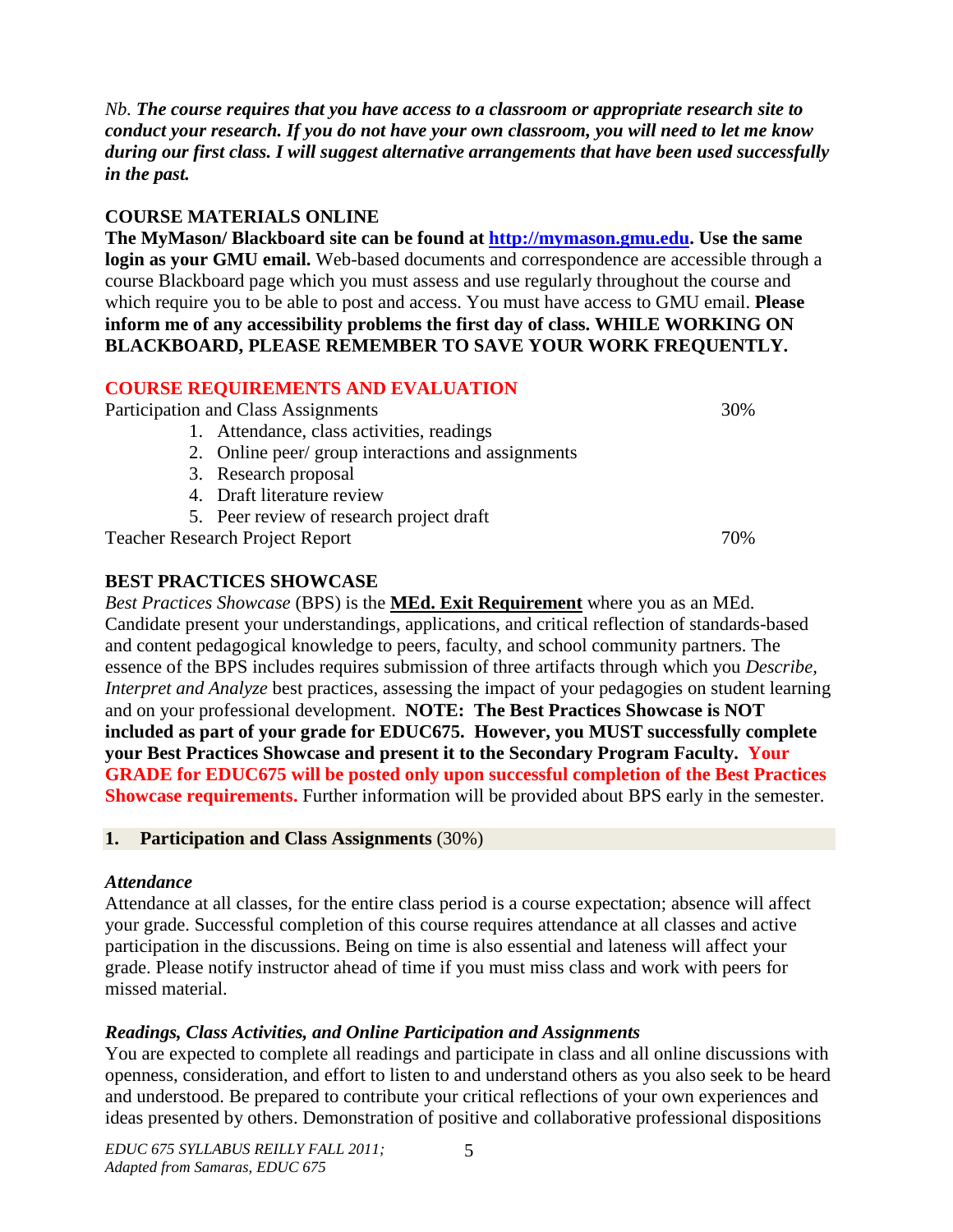towards colleagues during peer review, along with a willingness to accept constructive criticism is a course expectation and a professional disposition.

### *Peer Review and Critical Friends*

*A critical friend can be defined as a trusted person who asks provocative questions, provides data to be examined through another lens, and offers critiques of a person's work as a friend. A critical friend takes the time to fully understand the context of the work presented and the outcomes that the person or group is working toward. The friend is an advocate for the success of that work.* (Costa & Kallick, 1993, p. 50)

Collaborative thinking is an integral part of this course. Throughout the term you will be expected to review others' work and to share your work with others. This is far more than a peer editing process; you and your critical friends are mutually engaged in advancing the thinking represented in each others' final papers.

#### *Assignments*

Since this is a professional development course (post licensure), high quality work (i.e., "A" work) is expected on all assignments and in class participation. All assignments must be completed. Assignments will be assessed using posted criteria known to the student. For full consideration, all assignments are due *electronically* in the digital drop box **prior to** the beginning of class on the day and time they are due, unless otherwise announced. **Blackboard will not accept deposits after the due date and time of class.**

All written assignments are to be word-processed using Times Roman 12 pt font, double-spaced, and submitted electronically under "Assignments" on MyMason. You need to install Java at java.com to upload assignments. **Title each assignment with your last name and the name of the project/assignment, e.g., Smith.ResProp.09.16.11**. Keep a copy of all assignments which you will insert into the appendix of your report. **MAKE IT A HABIT TO SAVE YOUR DRAFT AND FINAL WORK IN MULTIPLE PLACES.**

All assignments require: American Psychological Association (2009*). Publication Manual of the American Psychological Association*. American Psychological Association: Washington, DC. (Available as reference at library). \*For APA Guidelines online: <http://owl.english.purdue.edu/owl/resource/560/01/>

## *Recommended: Weekly Researcher Log and Timeline*

It is highly recommended that you develop a tentative timeline and keep a researcher log of progress of your project each week and include these in the appendix of your final report. These are tools to help you self-regulate your progress and the research process.

## *Memos*

One way to enhance your thinking process and develop your research is to capture your observations, questions, and insights in the form of "analytic memos." You can think of these as "come as you are" pieces of writing (Maxwell, 2011, personal communication); "ways of getting ideas down on paper (or in a computer), and of using this writing as a way to facilitate reflection and analytic insight" (Maxwell, 2005, p. 12).

I will provide you with guidance on how to approach each of the four analytic memos required this semester.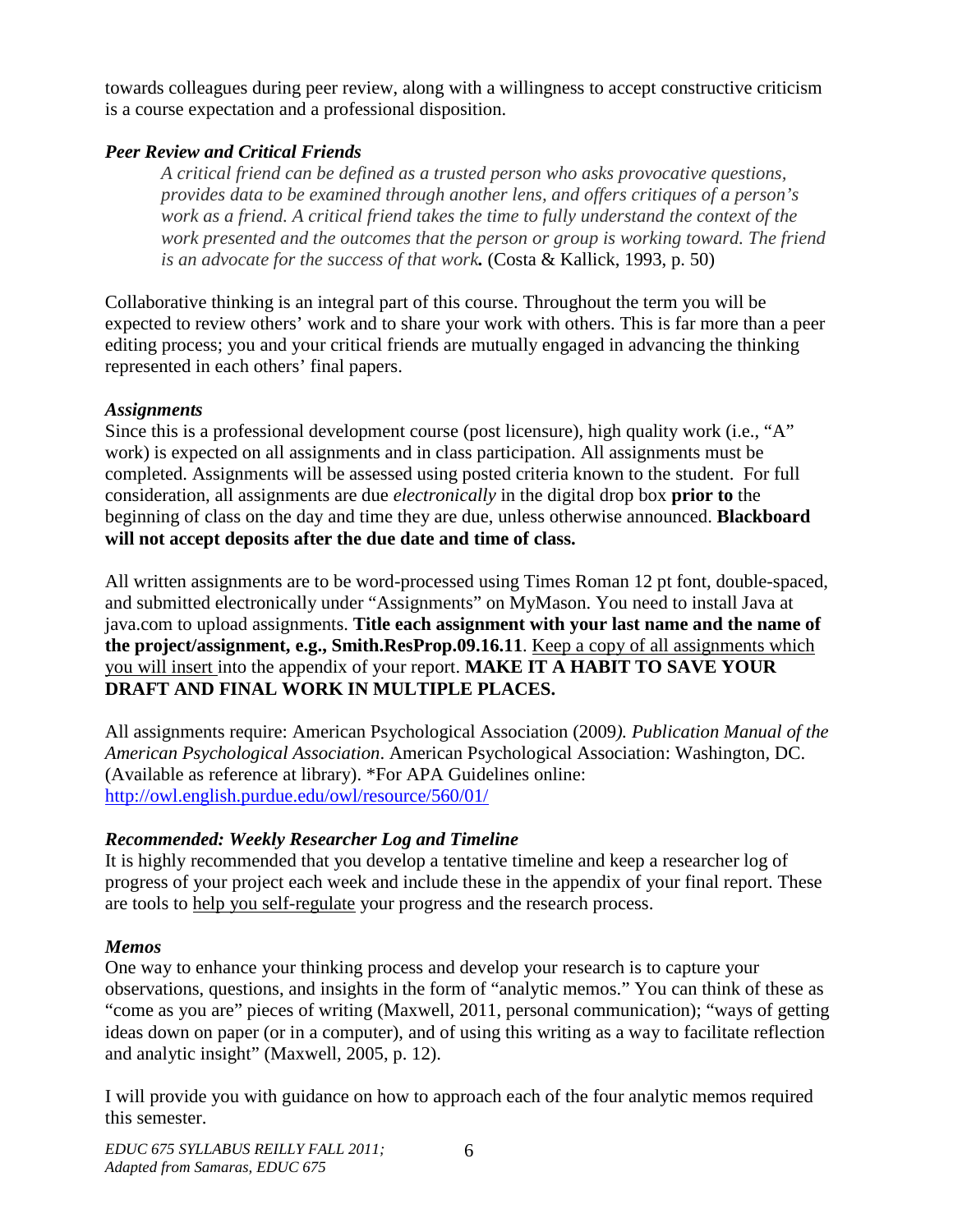#### *Research Question and Proposal*

*It must be love:* For your research paper, you should choose a research question that really matters to you. It should be something you're curious about and willing to spend time researching and learning about. If you aren't eager to spend several days curled up reading about your topic, then it's not love, and you need to ditch it and find another topic (Roberts, GMU alumna, 2009). Begin to articulate why this question is for you and why now.

Write a research proposal. You may elect to add a visual representation to your research proposal. The idea is for the visual to help you figure out your "thesis" and not to enter an art show. Approach this assignment from where you are and honor its incompleteness as part of the research process. Ask yourself whether the proposal gives you a solid framework to launch your project.

### *Draft Literature Review*

Your draft literature review will help you consider:

- What does the literature review add to my understanding of my research topic?
- What common topics and themes have I found in the literature?
- What ideas for pedagogical strategies can I adapt from the literature?
- What do I think is missing from the literature?

Use the topics to design your conceptual framework or mapping of the "big ideas" and connections you find in the literature to your study. We will discuss a format for this in class (e.g. annotated bibliography, narrative with attached references).

| Category             | Exemplary             | Accomplished        | Developing           | Undeveloped      |
|----------------------|-----------------------|---------------------|----------------------|------------------|
|                      | 30 pts.               | $27-29$ pts         | $25-26$ pts          | Below 25 pts     |
| Attendance/          | Outstanding           | Participates in     | Does not contribute  | Few              |
| Participation        | Participation;        | discussions and     | to discussions or    | meaningful       |
| Attendance and       | participates          | activities on a     | activities very      | contributions    |
| participation are    | regularly and         | regular basis;      | often, but generally | to class         |
| critical components  | actively in           | questions and       | reveals some         | discussions.     |
| of this course. It   | discussions and       | comments reveal     | thought and          | Little evidence  |
| offers an            | activities. Promotes  | thought and         | reflection and some  | of participation |
| opportunity to learn | conversation          | reflection and      | contribution from    | and              |
| from and contribute  | focused on the topic. | contribution from   | assigned readings.   | contribution     |
| to building a        | Comments              | assigned readings.  | Follows rather than  | from assigned    |
| positive classroom   | demonstrate a high    | Frequently involves | leads group          | readings.        |
| experience and       | level of              | peers in learning   | activities. Solicits | Shows little     |
| community.           | understanding and     | and offers          | some peer            | concern for      |
| Participants         | contribution from     | feedback.           | discussion. Misses   | peers' learning  |
| contribute to each   | assigned readings.    |                     | classes. Is late for | or input.        |
| others' learning in  | Listens actively to   |                     | class.               | Misses classes   |
| critical friend work | peers. Works very     |                     |                      | and is late for  |
| by actively          | closely and           |                     |                      | class. Does not  |
| listening,           | consistently with     |                     |                      | make up work.    |
| exchanging ideas,    | peers/critical        |                     |                      |                  |
| sharing learning     | friends for feedback  |                     |                      |                  |
| from reading and     | and input.            |                     |                      |                  |
| websites, and        |                       |                     |                      |                  |
| supporting each      |                       |                     |                      |                  |
| other's efforts.     |                       |                     |                      |                  |

### **Rubric for Participation and Class Assignments**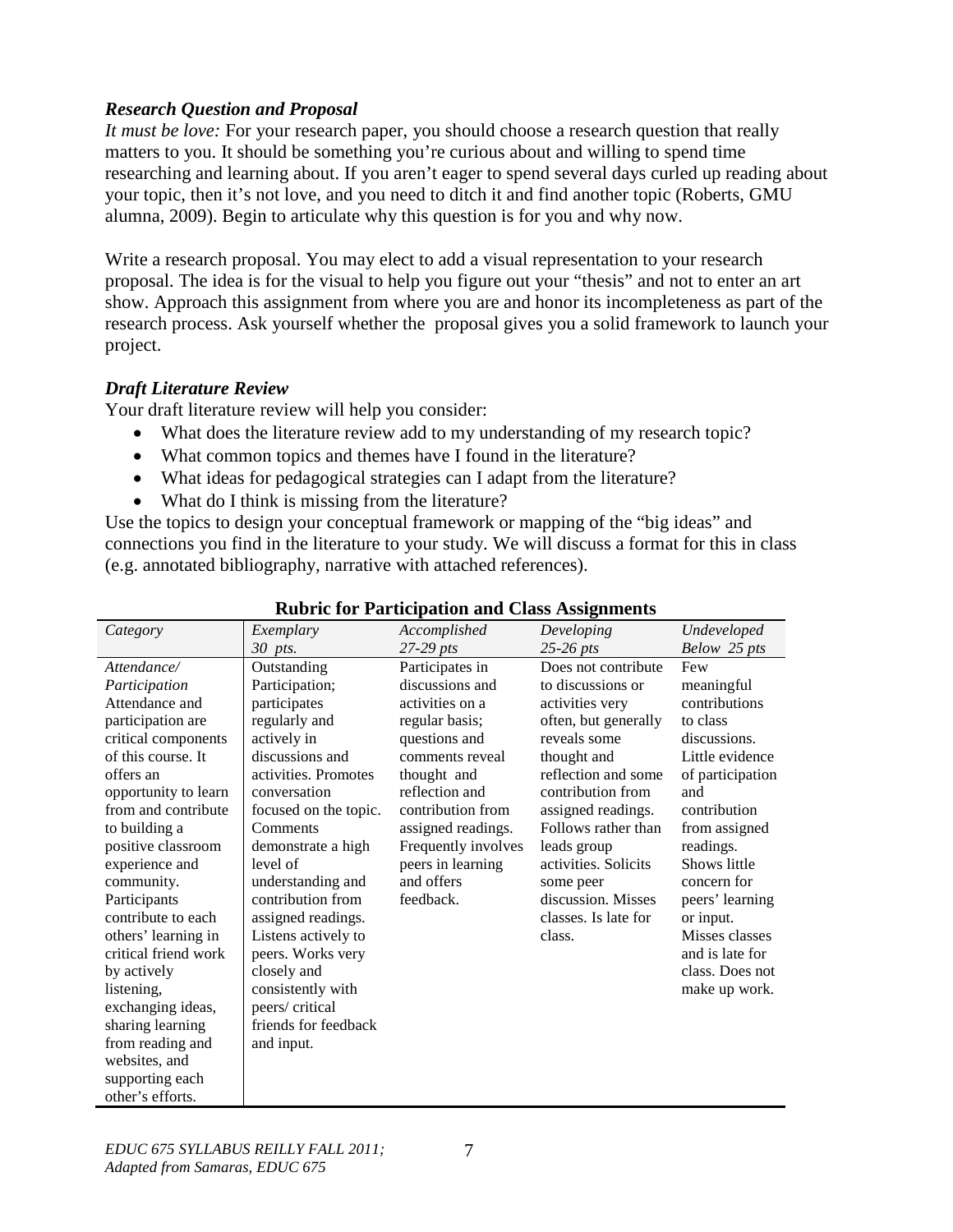#### **2. Teacher Research Project (70%)**

Please keep as a primary goal the usefulness of your project to you and your students. You are required to write a report that includes the following sections: Rationale/Introduction, Research Question, Review of Related Literature, Method, Context, Participants, Data Collection, Analysis, Findings, Limitations, and Discussion including your reflections and implications for practice/further research. All teacher research reports must adhere to APA format. Please, no report binders or covers; just clip.

> **Performance-Based Assessment of Teacher Research Project** (Samaras, 2011) Criteria for Evaluating the Research Report (70 Total Possible Points)

### **Abstract**

- 1. Have you provided a single, articulate, concise paragraph of no more than 150 words
- 2. Does you abstract concisely describe the purpose, context, research question, method, key findings and significance of your research?

 *5 points possible*

## **Introduction and Rationale**

- 1. Have you described any perspectives that helped shape this question for you?
- 2. Have you situated the study in terms of explaining how this study developed in the context of your work? e.g., your students, classroom, school, district
- 3. Have you clearly and concisely explained why this research is important? Have you addressed the broader educational and social significance of this research?

 *5 points possible*

## **Statement of the Research Problem/Question**

1. Have you clearly and concisely stated the research problem?

2. Have you clearly and concisely stated your main research question and any subquestions? *5 points possible*

## **Review of Literature and Conceptual Framework**

- 1. Did you conduct an ongoing literature review which informed your research?
- 2. Is the review relevant and connected to your study?
- 3. Is the review adequate, coherent, and analytical?
- 4. Does the review include references from a variety of sources?
- 5. Is the review integrated into a conceptual framework with a mapping of the theories, literature, and phenomena that help to inform your study?

*10 points possible*

## **Research Method**

- 1. Did you describe your stance or your lens with regard to the study?
- 2. Have you described your research context; community, school, and classroom context?
- 3. Have you included demographic information of participants?
- 4. Did you include your reflections on the problem? e.g., your thoughts about possible causes of behaviors?
- 5. Did you include a description of the pedagogical strategies you enacted?
- 6. Have you explained the reasons for your pedagogies based on your learnings from your classroom and your review of literature?
- *EDUC 675 SYLLABUS REILLY FALL 2011;*  8 7. Have you described in detail what data you collected, how you collected it, and when you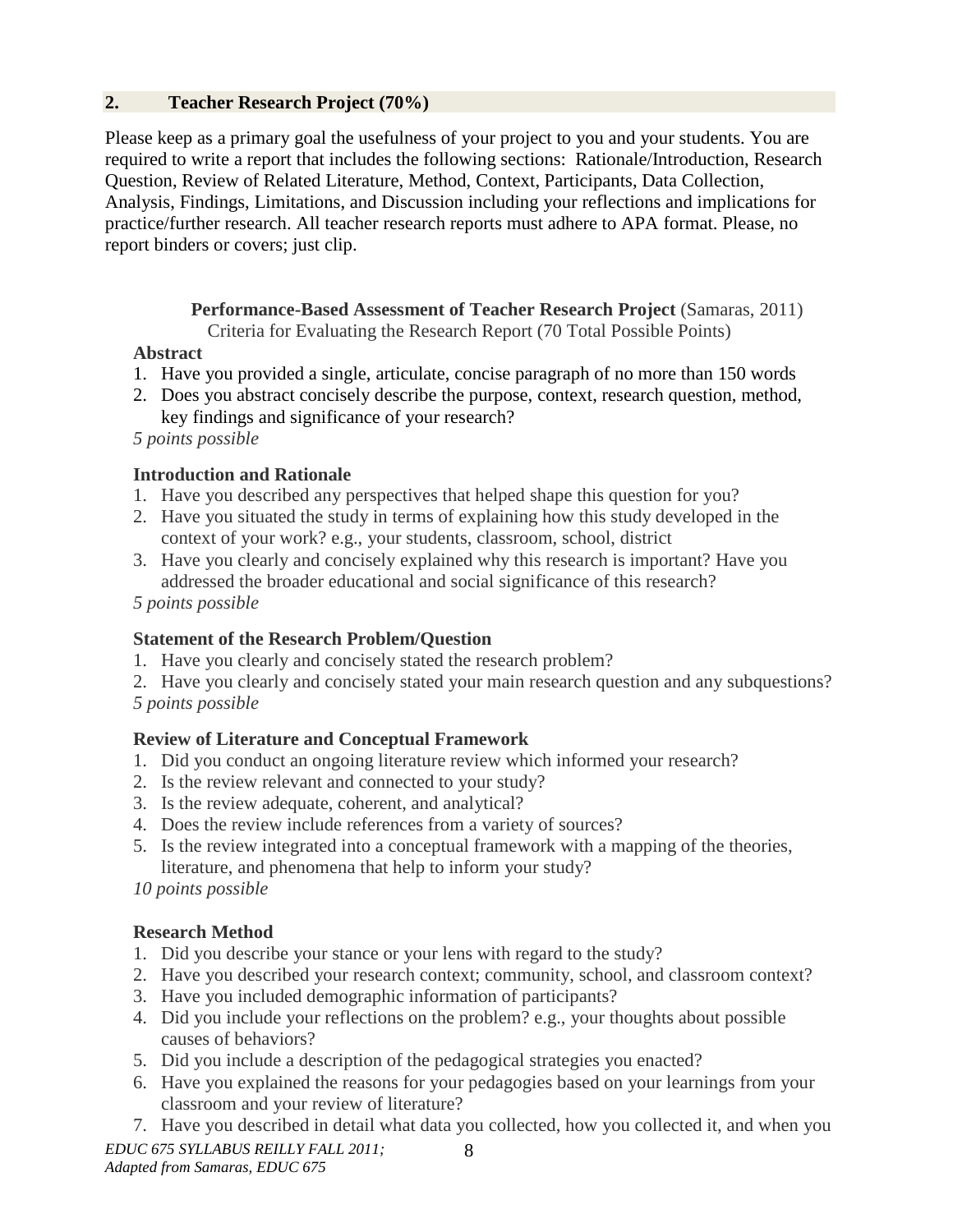collected it, including data generated from your pedagogies and strategies?

- 8. Are your data from multiple sources?
- 9. Did you explain how you analyzed your data and include a data audit trail?
- 10. Have you included and explained the role of your critical friends in your data interpretations and validation?
- 11. Did you explore using visuals and technologies for analyzing and displaying your findings in a coherent manner?

*15 points possible*

### **Findings**

- 1. Did you restate your research question and connect them to what was found through your research?
- 2. Are the findings thoroughly and adequately presented?
- 3. Is there convincing evidence to support your themes?
- 4. Is there connection and coherence among the separate themes? Do you present diverse and unconnected findings (those that do not combine to form themes)?
- 5. Did you explain your findings to your critical friend to gain his or her perspective on your interpretations?

*10 points possible*

## **Discussion (Reflections and Implications)**

### *-- You will also present this orally in class --*

- 1. Have you adequately explained the implications of your study for your students' learning?
- 2. Have you adequately explained the implications of your study to your teaching and reframing of your practice?
- 3. Have you adequately explained the implications of your study to the education field?
- 4. Have you adequately explained the relevance of your study to national and state education standards?
- 5. Have you discussed any limitations?
- 6. Have you identified areas for future research possibilities?

*15 points possible*

## **References and Appendices**

- 1. Did you follow the APA style for the report for a running head, page numbering, references, citations, and the appendix? Does the report include a title page with project title, author's name, and author's professional affiliation?
- 2. Are references current and from different sources?
- 3. Are all references cited in the research report included in the references? Have you provided a complete reference list of all print and nonprint (Internet) references?

## **Organization, Grammar, and Mechanics**

- 1. Is the report coherent, concise, and well structured with a clear purpose?
- 2. Is the report grammatically correct with proper usage of language?
- 3. Does the report have your distinctive focus and voice? Have you used professional language (i.e., no jargon)? Have you written in an accessible style and presentation?

*5 points possible*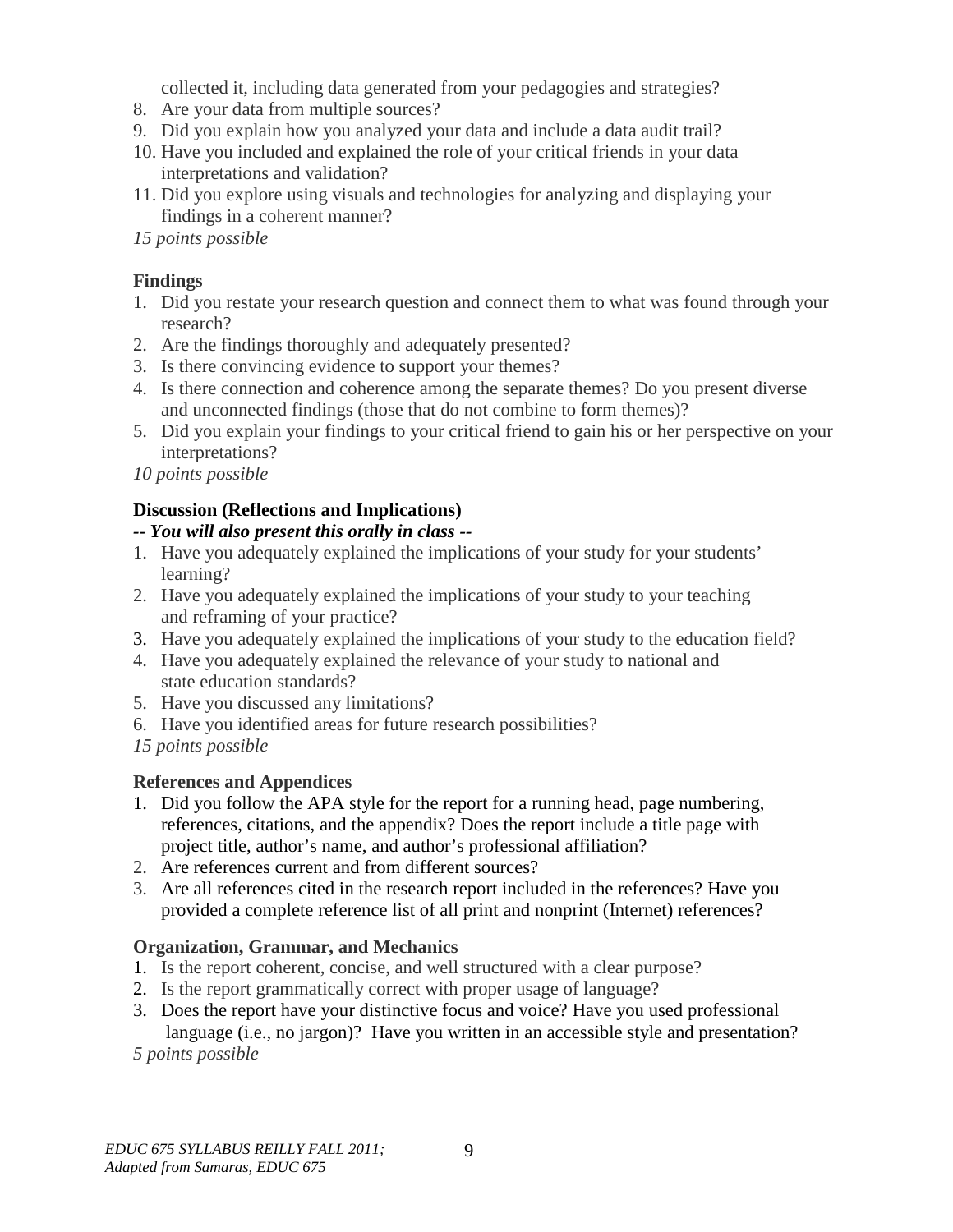#### *Grading Scale for Research Project:*

*Exemplary*: 70 points. Substantially meets the project and report requirements. All criteria are addressed fully.

*Accomplished:* 63-69 points. Meets the project and report requirements. Criteria adequately addressed.

**Developing:** 58-62 points. Meets some, but not all, of the project and report requirements. Weaknesses in addressing some of the criteria. Consider revision.

*Undeveloped***:** 57 points and below. Does not meet the project and report requirements. Weaknesses in addressing the majority of the criteria. Needs significant revision.

#### *Grading Scale for the Course:*

*Please note that B- is not a passing grade in licensure courses. A student who receives an overall grade of B- must repeat the course.* 

| <b>Grading Scale</b> |                     |             |                        |                                   |
|----------------------|---------------------|-------------|------------------------|-----------------------------------|
| Grade                | <b>Standards</b>    | Grading     | Grade<br><b>Points</b> | <b>Graduate</b><br><b>Courses</b> |
| $\mathsf{A}$         | Meets Standard      | $93 - 100$  | 4.00                   | Satisfactory /<br>Passing         |
| $A -$                | Meets Standard      | $90 - 92.9$ | 3.67                   | Satisfactory /<br>Passing         |
| $B+$                 | Approaches Standard | $88 - 89.9$ | 3.33                   | Satisfactory /<br>Passing         |
| B                    | Approaches Standard | $83 - 87.9$ | 3.00                   | Satisfactory /<br>Passing         |
| B-                   | Approaches Standard | $80 - 82.9$ | 2.67                   | Satisfactory*/<br>Passing         |

#### **READING RESOURCES**

#### *Teacher Research*

- Costa, A. and Kallick, B. (1993). Through the Lens of a Critical Friend. *Educational Leadership, 51*(2), 49-51
- Falk, B., & Blumenreich, M. (2005). *The power of questions: A guide to teacher and student research.* Portsmouth, NH: Heinemann.
- Goodnough, K. (2001). Teacher development through action research. *Action in teacher education,23* (1), 37-46. Access through GMU, Library, e-journal.
- Greely, K. (2000). *Why fly that way?: Living community and academic achievement.* NY: Teachers College.
- Hubbard, R. S., & Power, B. (1999). *Living the questions: A guide for teacher-researchers.*  Portland, ME: Stenhouse.
- Kagan, D. M. (1993). *Laura and Jim and what they taught me about the gap between educational theory and practice.* NY. State University of New York Press.
- Kosnik, C., Beck, C., Freese, A. R., & Samaras, A. P. (Eds.), (2006). *Making a difference in teacher education through self-study: Studies of personal, professional, and program renewal*. Dordrecht, The Netherlands: Springer.
- Leedy, P. D., and Ormrod, J. E. (2001). *Practical research: Planning and design.* Upper Saddle River, NJ: Merrill.
- MacLean, M.S. & Mohr, M. (1999). *Teacher-researchers at work*. National Writing Project,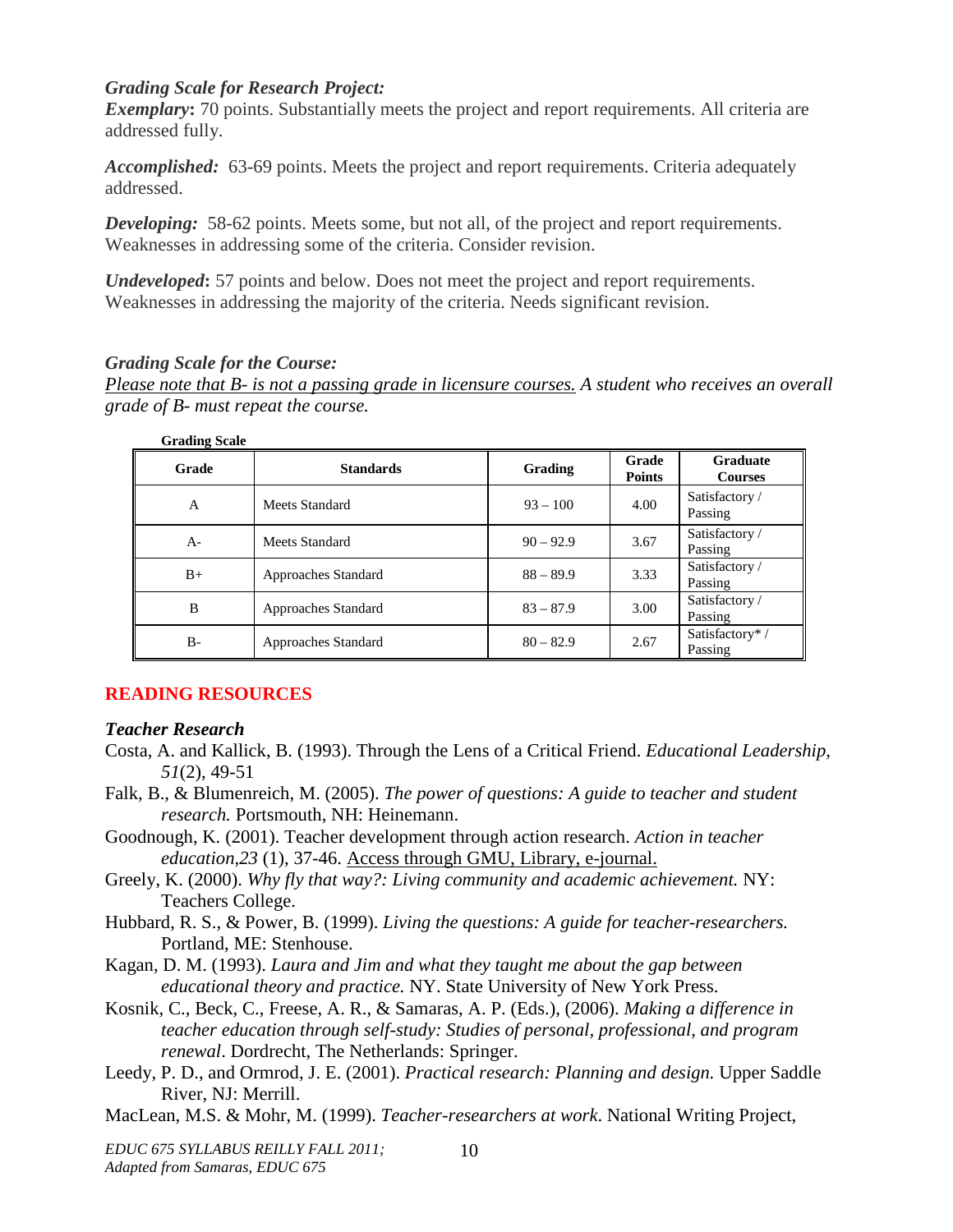Berkeley, CA.

- Samaras, A. P. (2011). *Self-study teacher research: Improving your practice through collaborative inquiry*. Thousand Oaks, CA: Sage.
- Samaras, A. P., & Freese, A. R. (2006). *Self-study of teaching practices primer.* New York, NY: Peter Lang.
- Samaras, A. P., Freese, A. R., Kosnik, C., & Beck, C. (Eds.) (2008). *Learning communities in practice.* The Netherlands: Springer Press.
- Thomas, R. M. (2005). *Teachers doing research: An introductory guidebook.* Boston: Pearson/Allyn & Bacon.
- Whitford, B. L. & Wood, D.R. (2010). *Teachers learning in community: Realities and possibilities*. Albany, NY: SUNY.

#### *Qualitative Analysis*

- Bogdan, R. C., & Biklen, S. K. (1992). *Qualitative research for education: An introduction to theory and methods*. Boston, MA: Allyn & Bacon.
- Czaja, R., & Blair, J. (1996). *Designing surveys: A guide to decisions and procedures.* Thousand Oaks, CA: Pine Forge Press.
- Maxwell, J.A. (2005). *Qualitative research design: An interactive approach (2nd Edition).* Thousand Oaks, CA: Sage.
- Miles, M. B., & Huberman, A. M. (1994). *Qualitative data analysis*. Thousand Oaks, CA: Sage.
- Patton, M. Q. (1990). *Qualitative evaluation and research methods (2nd Edition).* CA: Sage.
- Strauss, A., & Corbin, J. (1990). *Basics of qualitative research: Grounded theory procedures and techniques*. Newbury Park, CA: Sage.

#### *Quantitative Analysis and Statistics*

Bartz, A. E. (1999). *Basic statistical concepts (4th ed)*. Upper Saddle River, NJ: Merrill.

- Cronk, B. C. (2002). *How to use SPSS: A step-by-step guide to analysis and interpretation(2nd ed).* Los Angeles, CA: Pyrczak Publishing.
- Jaeger, R. M. (1993). *Statistics: A spectator sport (Second Edition).* Newbury Park, CA: Sage.
- Rovessi, C., & Carroll, D. J. (2002). *Statistics made simple for school leaders.* Lanham, MD: Scarecrow Press.
- Salkind, N. (2000). *Statistics for people who think they hate statistics.* Thousand Oaks, CA: Sage.

#### *Research and Writing*

- Booth, W. C., Colomb, G. G., & Williams, J. M. (1995). *The craft of research*. Chicago, IL: The University of Chicago.
- Dahl, K. K. (1992). *Teacher as writer: Entering the professional conversation*. Urbana, IL: NCTE.

*Writing a Research in Action Paper*

[Writinghttp://www.gmu.edu/departments/english/composition/wits/research/index.html](http://www.gmu.edu/departments/english/composition/wits/research/index.html)

*Help with Research* <http://library.gmu.edu/mudge/Dox/basics.html>

*Data Collecting Tools:* Go to Google docs, then spreadsheets to create survey. Also Survey Monkey<http://www.surveymonkey.com/home.asp>

#### *National Reports and Test Reporting Centers*

• A Nation at Risk<http://www.ed.gov/pubs/NatAtRisk/risk.html>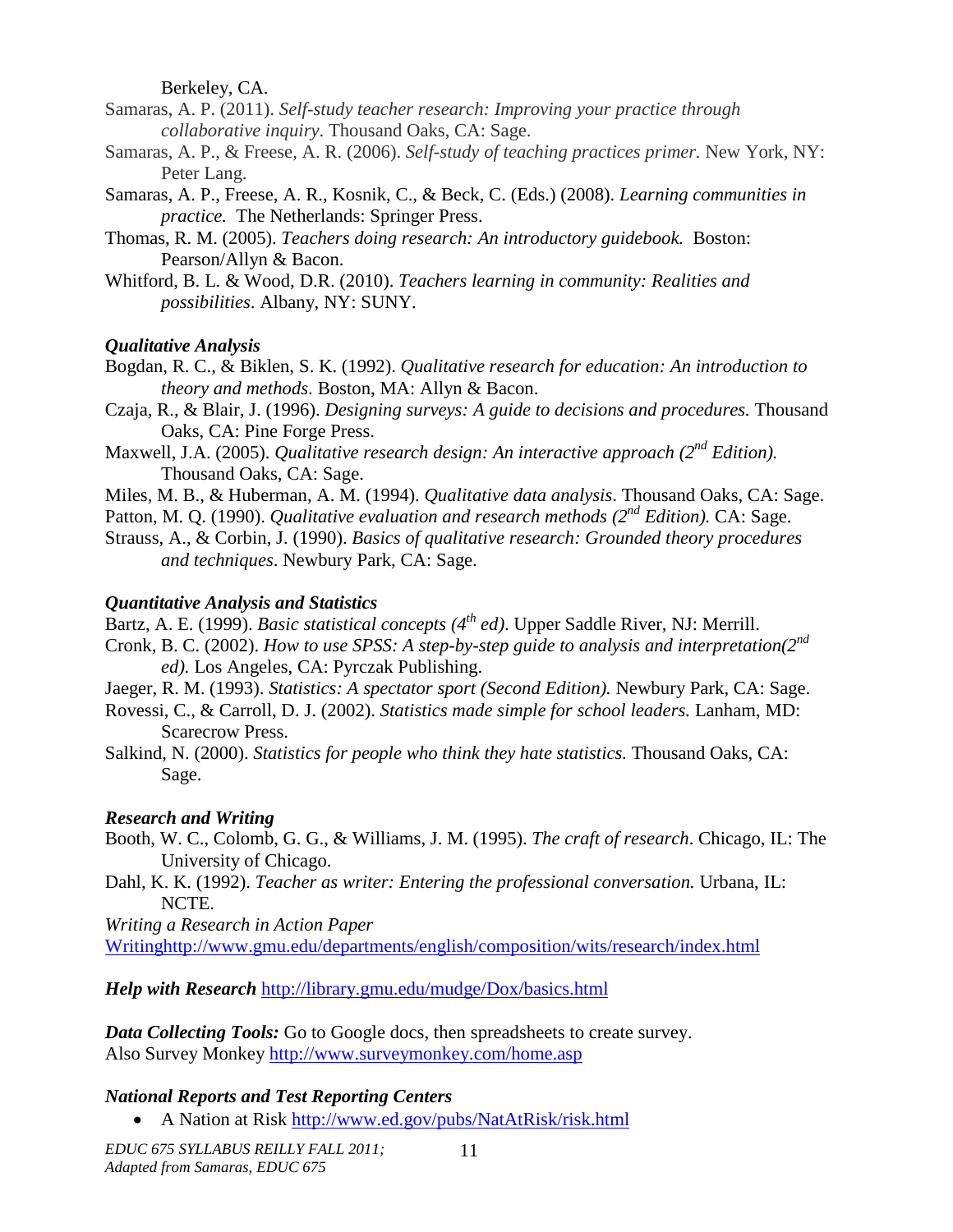- [The Nation's Report Card/](http://nces.ed.gov/nationsreportcard/)National Assessment of Educational Progress <http://nces.ed.gov/nationsreportcard/>
- National Center for Educational Statistics http://nces.ed.gov/help/sitemap.asp
- TIMSS and PIRLS [The International Math and Science Study](http://www.timss.org/) and International Literacy Study <http://www.timss.org/>
- Best Evidence/School Reform Reports/School Models. Johns Hopkins University <http://www.bestevidence.org/index.htm>

## *Virginia State Standards*

- [Virginia Department of Education http://www.pen.k12.va.us/](http://www.pen.k12.va.us/)
- State of Virginia, SOL Resources<http://www.pen.k12.va.us/VDOE/Instruction/sol.html>
- State of Virginia Standards of Learning Test Information <http://www.pen.k12.va.us/VDOE/src/SOLassessments.shtml>
- FCPS Grading Policy<http://www.fcps.k12.va.us/Directives/R2430.pdf>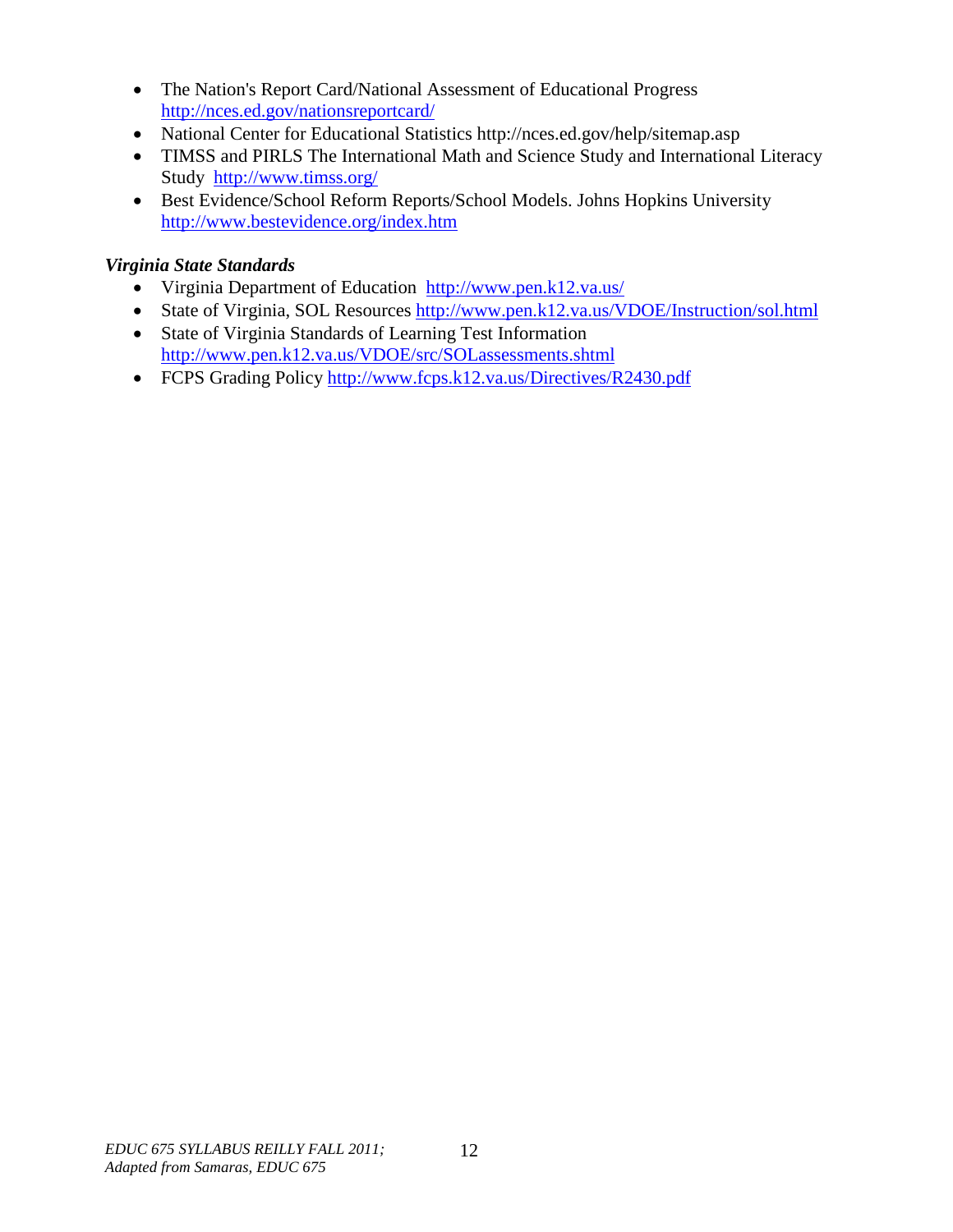## **Tentative Class Schedule**

| <b>Week</b>                     | <b>Topic</b>                                                                                              | <b>Readings/Assignment Due</b>                                                                                                                                                                                                                                                                                                                           |
|---------------------------------|-----------------------------------------------------------------------------------------------------------|----------------------------------------------------------------------------------------------------------------------------------------------------------------------------------------------------------------------------------------------------------------------------------------------------------------------------------------------------------|
| $\mathbf{1}$<br>8/31            | <b>OVERVIEW OF</b><br><b>COURSE AND</b><br><b>PROJECT</b>                                                 |                                                                                                                                                                                                                                                                                                                                                          |
|                                 | <b>RESEARCH DESIGN</b>                                                                                    |                                                                                                                                                                                                                                                                                                                                                          |
|                                 | <b>FINDING YOUR</b><br><b>RESEARCH</b><br>QUESTION(S)                                                     | *Note: Always check the Announcements section of Blackboard for<br>instructions and updates before completing assignments.                                                                                                                                                                                                                               |
| $\overline{2}$<br>9/7           | <b>ONLINE:</b><br><b>FINDING YOUR</b><br><b>RESEARCH</b><br><b>QUESTION(S)</b><br><b>INITIAL RESEARCH</b> | <b>Read</b> (parts of*) Ch. 1: Action Research; <b>Post</b> written response<br><b>Read</b> Ch. 2: Ethics; <b>Post</b> written response<br><b>Read</b> Ch. 3 (pp. 38-44); <b>Post MEMO</b> 1: RQs, and rationale<br>ALL POSTINGS MUST BE COMPLETED BY 7:20 pm, Sept. 7.<br>(Respond to team's RQs and rationale before next class meeting, 9/14)         |
|                                 | <b>RATIONALE</b>                                                                                          |                                                                                                                                                                                                                                                                                                                                                          |
| $\overline{\mathbf{3}}$<br>9/14 | <b>RESEARCH ETHICS</b><br>Begin LITERATURE<br><b>REVIEW</b>                                               | Read Ch. 3: pp. 38-60<br>Post responses to team's RQs and rationale (as noted above)<br>Post for CF: Researcher memo 2: experiences, perspectives                                                                                                                                                                                                        |
| $\overline{\mathbf{4}}$<br>9/21 | (Tentative Dates)<br>* BPS WORKSHOP *<br><b>Our usual time/place</b><br>$-0r-$<br>Sept. 19, 4:30, rm. 328 | POST:<br><b>Revised rationale that refers to literature</b><br><b>Review of literature</b><br><b>Working research question(s)</b>                                                                                                                                                                                                                        |
| $\overline{5}$<br>9/28          | <b>ONLINE:</b><br>Developing and<br>Planning                                                              | <b>Read</b> Ch. 3, pp. 60-64<br><b>POST:</b> Response to your CF's RQ, Rationale, and RoL; remember to<br>consider these as interacting parts of a design<br><b>Read</b> Ch. 4; <b>Data Collection</b> Qualitative, pp. 69-89 and Quantitative,<br>pp. 89-91; All read pp. 92-94<br><b>POST:</b> Memo3: Data Collection/ Pedagogical Strategies Research |
| 6<br>10/5                       | <b>DATA AND DESIGN</b><br>Workshop                                                                        | POST: Response to Memo 3<br><b>POST: Research Proposal (rationale, including goals; conceptual</b><br>framework, including references to literature review and relevant<br>experiences / perspectives; research question(s); plans for data<br>collection)<br>Discuss data analysis, plan with team; review catch problems                               |
|                                 |                                                                                                           | Any revisions?                                                                                                                                                                                                                                                                                                                                           |